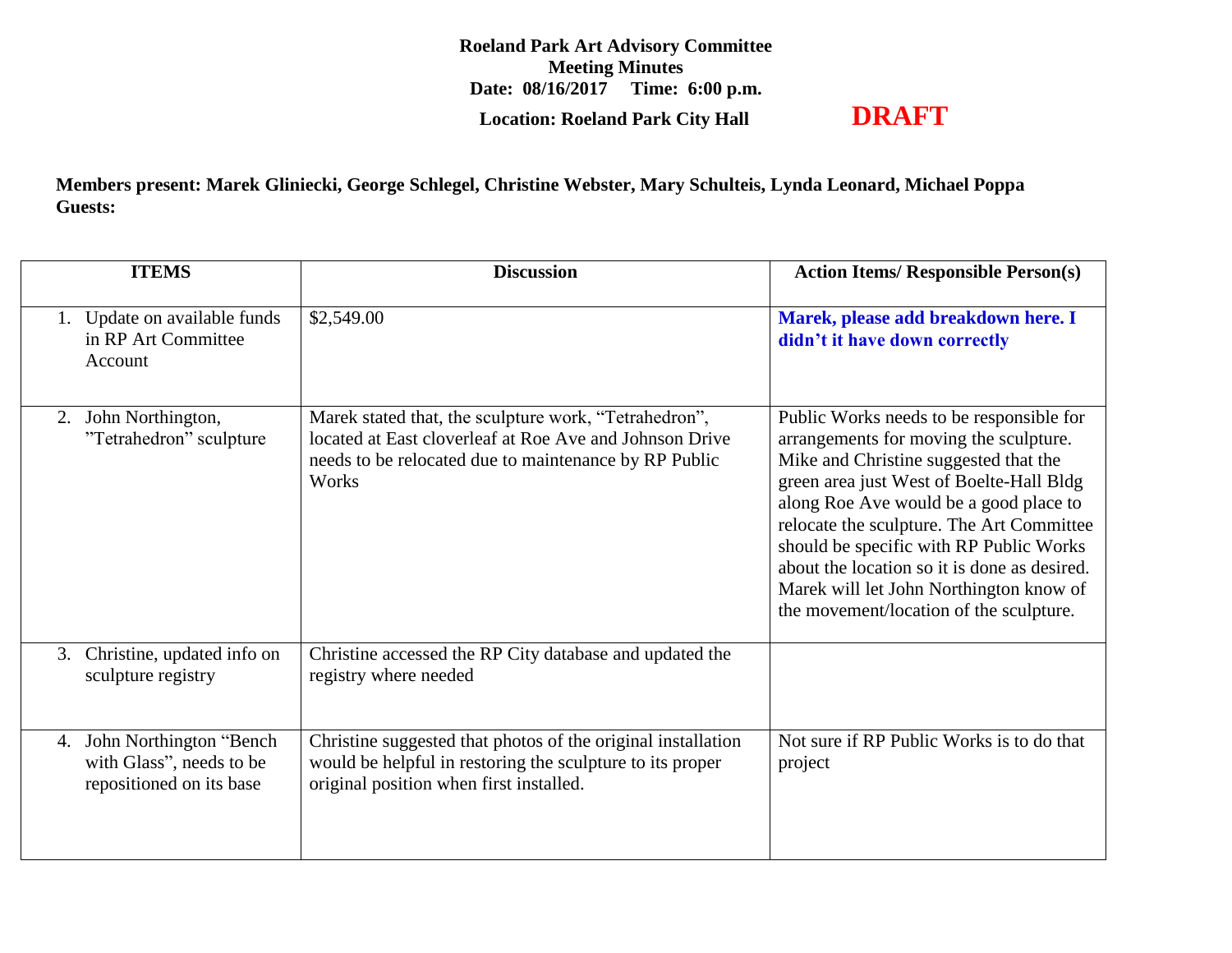| 5. | "Industrialized", by Tyler<br>Dawson, needs to be<br>restored with new chrome. | Marek had the measurements as 17' 6" by approximately<br>11' diameter                                                                                                                                                                                                                                                                                                                                                                                                                                                                                                                                                                                                                                                                                                                                                    | Marek will speak with the plater to make<br>arrangements to get the piece moved to<br>plating location.                                                                                                                                                                                             |
|----|--------------------------------------------------------------------------------|--------------------------------------------------------------------------------------------------------------------------------------------------------------------------------------------------------------------------------------------------------------------------------------------------------------------------------------------------------------------------------------------------------------------------------------------------------------------------------------------------------------------------------------------------------------------------------------------------------------------------------------------------------------------------------------------------------------------------------------------------------------------------------------------------------------------------|-----------------------------------------------------------------------------------------------------------------------------------------------------------------------------------------------------------------------------------------------------------------------------------------------------|
|    | 6. "Mothers Passing", Reda<br>Carr                                             | Size approximately, $16' \times 3' \times 3'$                                                                                                                                                                                                                                                                                                                                                                                                                                                                                                                                                                                                                                                                                                                                                                            | May move it to area across from Price<br>Chopper where 'Orange Balls' is located.                                                                                                                                                                                                                   |
|    | 7. Tim Morales, "Orange"<br>Balls" sculpture                                   | To be sold by city of Roeland Park and removed from<br>display                                                                                                                                                                                                                                                                                                                                                                                                                                                                                                                                                                                                                                                                                                                                                           | Marek will instruct, Jennifer Jones Lacy,<br>to send the form to Tim Morales to<br>relinquish the sculpture to city of RP so it<br>can be sold.                                                                                                                                                     |
|    | 8. Smithsonian Sculpture<br><b>Registry and RP Sculpture</b><br>Registry       | Both registration projects are in process and nearing<br>completion. Christine has updated the info on her list.<br>Mary had spoken with the Smithsonian and received<br>updated information on what they wanted. Learned 4"x6"<br>photos of all the sculptures were preferred.                                                                                                                                                                                                                                                                                                                                                                                                                                                                                                                                          | Need to add the Painted Piano, Joel<br>Marquadt's "34" and the "Girl In Swing"<br>by Maria Ogedengbe to the RP Sculpture<br>Registry                                                                                                                                                                |
|    | 9. Updated information on<br>Smithsonian Sculpture<br>Registry                 | Subject: RE: Smithsonian Art<br>Thank you so much for your inquiry about reporting the outdoor<br>sculpture in your community. The outdoor sculpture should be<br>permanently sited, rather than up for sale or on temporary<br>exhibition. The sculpture may be sculpted using traditional<br>methods of modeling, carving, casting, or construction; may be<br>sculpted using contemporary materials or techniques; and must<br>be by an artist who was born in or whose works are identified<br>with the United States. Photographs are optional, and if you<br>would like to include one per report form, it should be no larger<br>than 4 x 6 in., and the photograph must focus the sculpture<br>without people or automobiles in the photograph -either a<br>color or a black and white photograph is acceptable. | Mary and Christine are going to meet and<br>get the photos updated<br>Lynda suggested making two sets of<br>photos, one for Smithsonian Registry and<br>one for RP Sculpture Registry<br>Marek requested that both registries be<br>completed by the next RP Art Committee<br>meeting in September. |